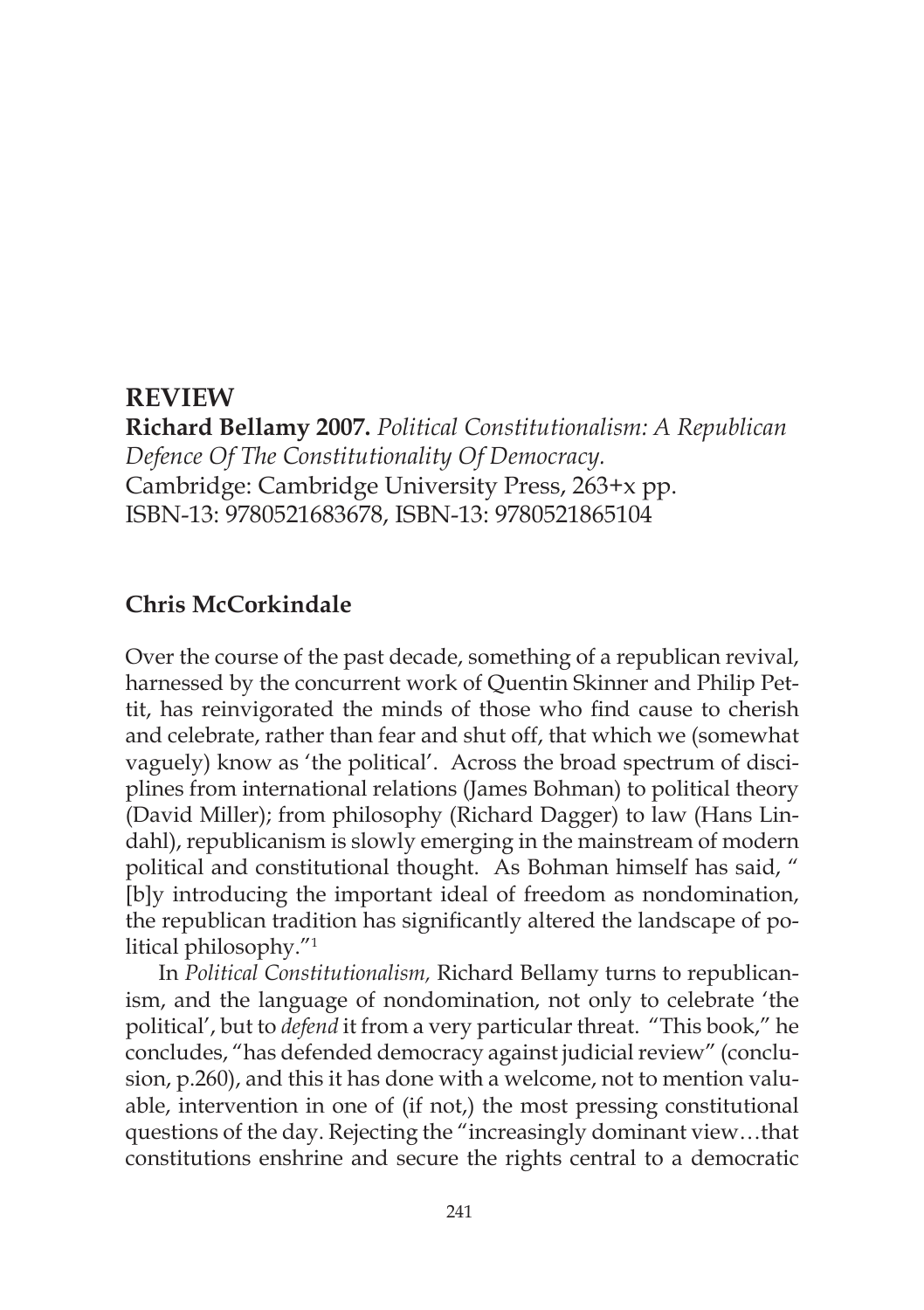society" (introduction, p.1) the book simultaneously deconstructs the core claims made by those who promise (through law) the 'end' of politics and puts in their place the 'norms' and 'forms' which he believes should guide our conceptual reconstruction of constitutionalism. In each of these movements, *towards* the political constitution, away from the legal constitution, Bellamy's *republican* defence, his explicit belief that the constitution is a political and a public thing, speaks (in it's most ideal formulation) to what van Roermund calls 'political reflexivity': "the whole people rules over itself as a whole."<sup>2</sup> As Bellamy himself says, "we must see the law as in some sense ours a feeling that flows in large part from the law being a public good, depending upon and making possible mutually beneficial cooperation." (ch.2, pp.65-66) As such, *Political Constitutionalism* is not an especially innovative book. Kramer, Waldron and Tushnet have all sought to 'take the constitution away from the courts', whilst Pettit's theories of freedom and government are well cited by those, such as Lindahl, who seek out the space of reflexivity and those, such as Tomkins, who defend the political constitution from the Trojan horse of rights-based judicial review. More than that, much of the empirical work is done elsewhere, in the examples of Dahl on democracy, (ch.3, p.95) or Tomkins on politically motivated judicial activism. (ch.6, p.251) None of this however is to say that *Political Constitutionalism* amounts to little more than timely synthesis. The critique of legal constitutionalism contained in part I of the book sees Bellamy engage in theoretical groundwork to an extent unmatched by his peers, and provides the dominant liberal schools with a genuine case to answer; whilst the elaboration of political constitutionalism in part II pushes the intra-republican debate beyond the norms of political constitutionalism and toward the forms by which nondomination *must* be secured. "Nondomination," he writes, "not only provides republicanism's basic case for establishing a system of self-rule, but also dictates how this system should operate and be organised." (ch.5, p.176)

The organising principle in Bellamy's analysis is the republican (or, for Skinner, the neo-Roman) view that *un*freedom means more than suffering "such forms of direct or indirect interference as exploitation and violence or marginalisation", but rather is manifest wherever "an individual or body possess[es] the power wilfully to exercise such interference over others, or in other ways to ignore or override their opinions and interests." (ch.4, p.151) This is to say, that by deny-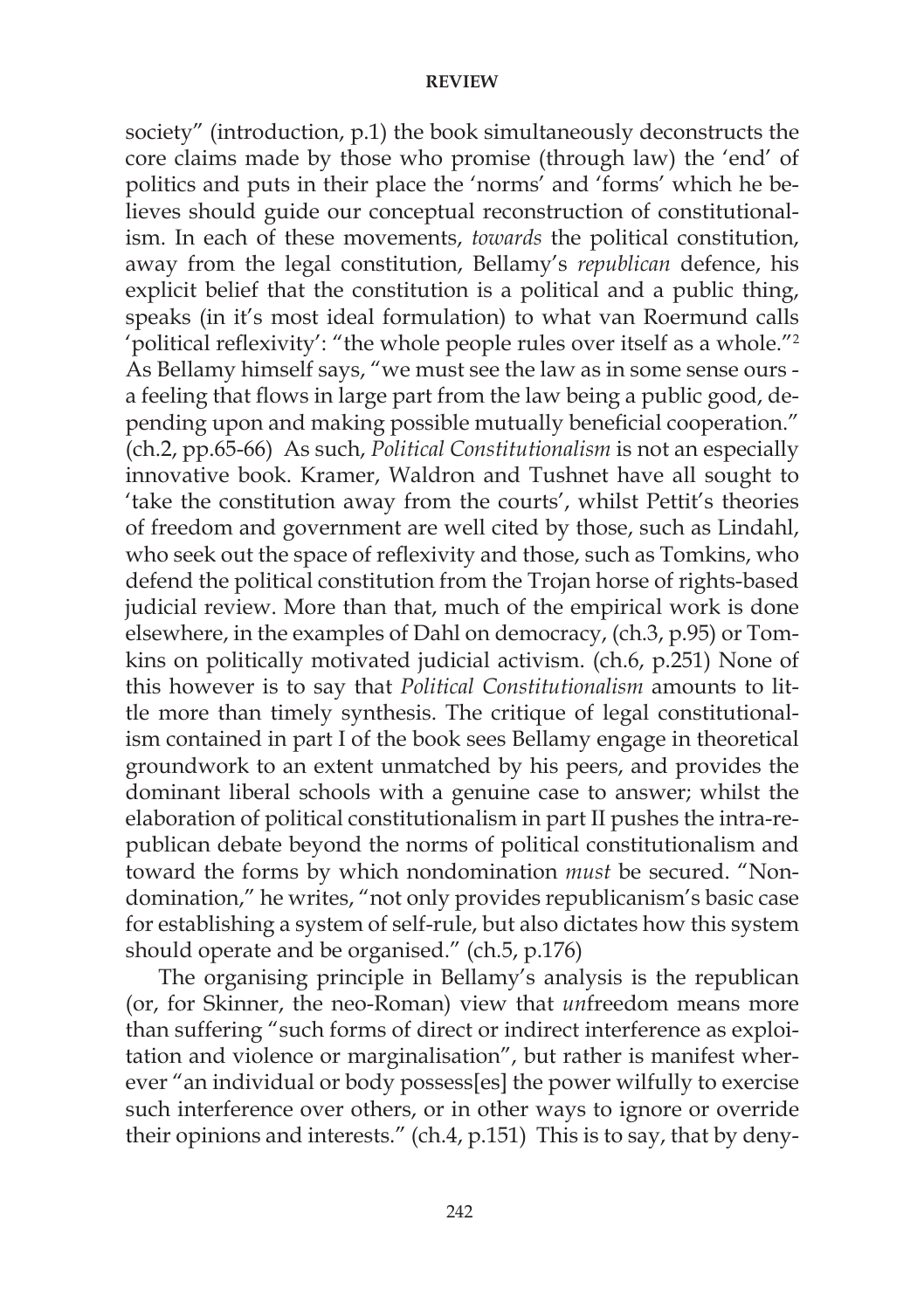ing the very space of 'the political', that wherein the reflexive moment of the polity takes place, for example in constitution making, or in legislation, domination and servitude go hand in hand. As Skinner has said, "if you live under any form of government that allows for the exercise of prerogative or discretionary powers outside the law, you will already be living as a slave. Your rulers may choose not to exercise these powers, or may exercise them only with the tenderest regard for your individual liberties…The very fact, however, that your rulers possess such arbitrary powers means that the continued enjoyment of your civil liberty remains at all times dependent on their goodwill."3 Not, then, the denial of civil liberties as such, but the denial of political reflexivity draws the boundary between freedom and *un*freedom. So, Bellamy says, "[a]n enlightened despot might strive to avoid oppressing his or her subjects but would still dominate them". In other words, where not the 'whole people' but the 'few…rule the whole people', there, says Bellamy, injustice reigns. "Distinguishing domination from oppression," he continues, "highlights that being dominated constitutes a form of injustice in its own right." (ch.4, p.152) Thus, Bellamy is able to attack legal constitutionalism not only as *un*republican and *un*political (an accusation which legal constitutionalists would surely take as a compliment!) but with more bite, he is able to make and substantiate the claim that legal constitutionalism per se creates that of which it is most suspicious: *un*freedom. By promising an 'end' to politics, manifest in the entrenchment of fundamental, constitutional rights, legal constitutionalists stand in danger *both* of dominating and of (even an inadvertent, silent) oppression. "The danger of oppression is increased not only because domination renders it easier to inflict and harder to rectify, but also, and most importantly, because in such circumstances oppression may go unacknowledged as such. If the dominant group define what counts as oppression, then they will be able to delegitimise all attempts to question prevailing definitions – especially [and here Bellamy cites the plight of women in the family and workers in private enterprises] if these have been taken outside the realm of politics." (ch.4, p.152) By employing republicanism as the core of his defence of the political, Professor Bellamy is able to construct a coherent and sustained attack on the 'age of rights' and thus on the supreme arbiters of the protections enshrined therein: the judiciary.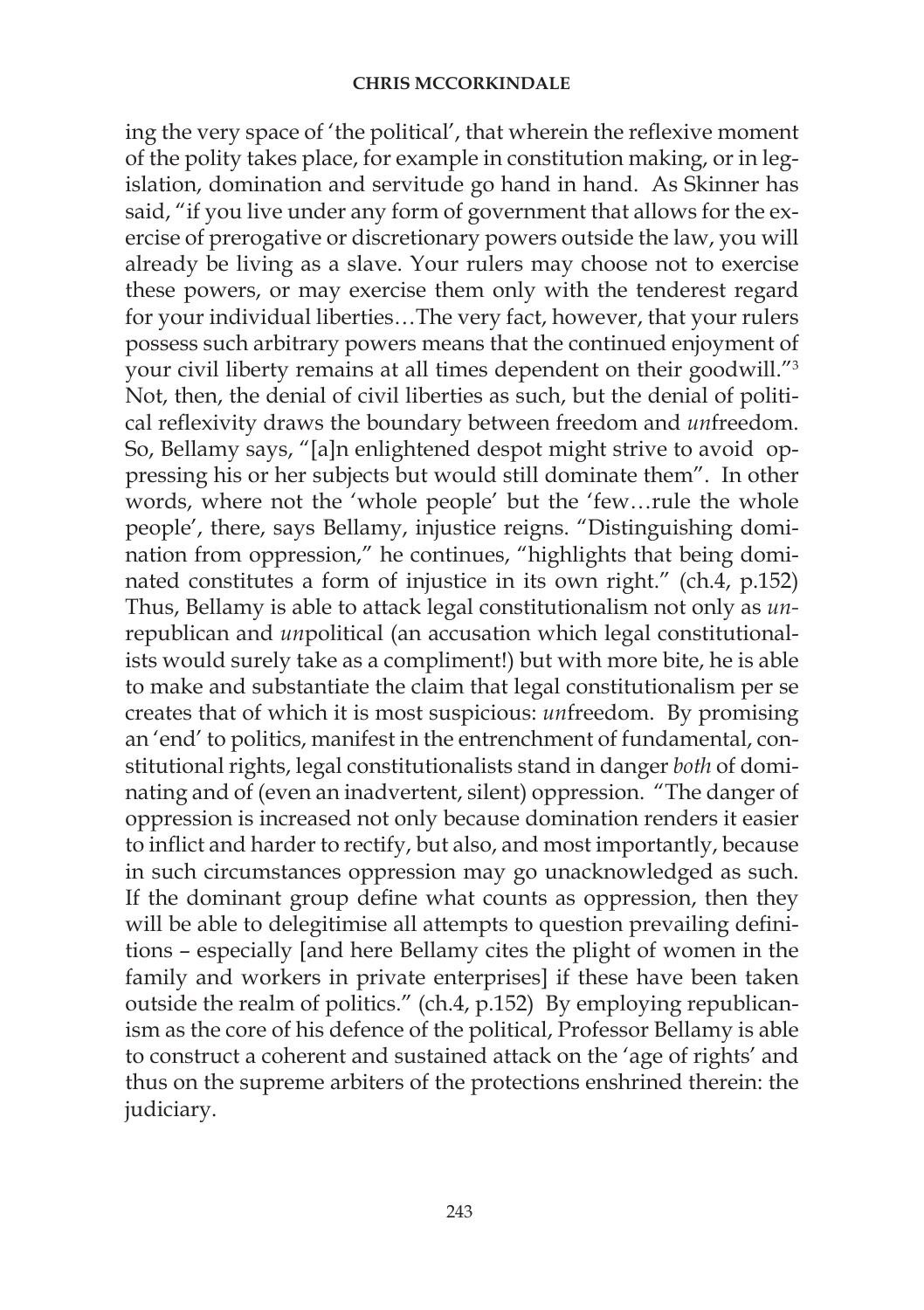Motivated by the twin claims that human rights, as fundamental law, flow from "a rational consensus on the substantive outcomes that a society committed to the democratic ideals of equality of concern and respect should achieve", and, following this, "that the judicial process is more reliable than the democratic process at identifying these outcomes", this book contends that the trend towards *legal* constitutionalism, in theory and in fact, *undermines* democracy by resting on the impossible promise of the end of politics. (Intro., p.3) Thus, the defence presented here by the author is not only the restatement of constitutional rights within what he calls the 'circumstances of politics' (Ch.1, p.20) but a celebration of the very *dis*ensus which *defines*  our democratic relationships. "Though people may agree that the circumstances of justice render rights necessary, they disagree about which rights these are, their nature, bearings and relations. Does the right to life rule out abortion; how far does the right to property restrict transfer payments for welfare; when, if ever, should freedom of speech give way to privacy?" (Ch.1, p.20) By enshrining the right to life, by establishing as fundamental the right to property, by the reification of free speech, Bellamy convincingly argues in chapter 1 that far from achieving consensus, and with it the end of politics, politics and its defining disagreements are rather placed beyond the people themselves, beyond in some instances their elected representatives, and put hands of this tiny (judicial) minority.

Part I then sets out to debunk the (dominant) myths which lend their support to the modern trend towards legal constitutionalism. Chapter 3, 'Constitutionalism and democracy', engages with a broad range of political and constitutional thinkers (Dworkin, Ely, Habermas, Ackerman, Burt) in order to refute the many and various perspectives from which judicial review is defended as the guardian of rights prior to and constitutive of the democratic process: concluding that "the true protection of rights, the rule of law and even democracy comes from democracy – the power of individual citizens to claim and frame their rights and demand they be treated on equal terms with others." (p.141)

It is chapter 2 however, 'The rule of law and the rule of persons', which pushes the boundaries of the wider debate. Taking the strikingly different positions of Hayek (law as a system of general rules guranteeing the maximum possible freedom to the individual without impinging on the freedom of others) and Dworkin (constitutional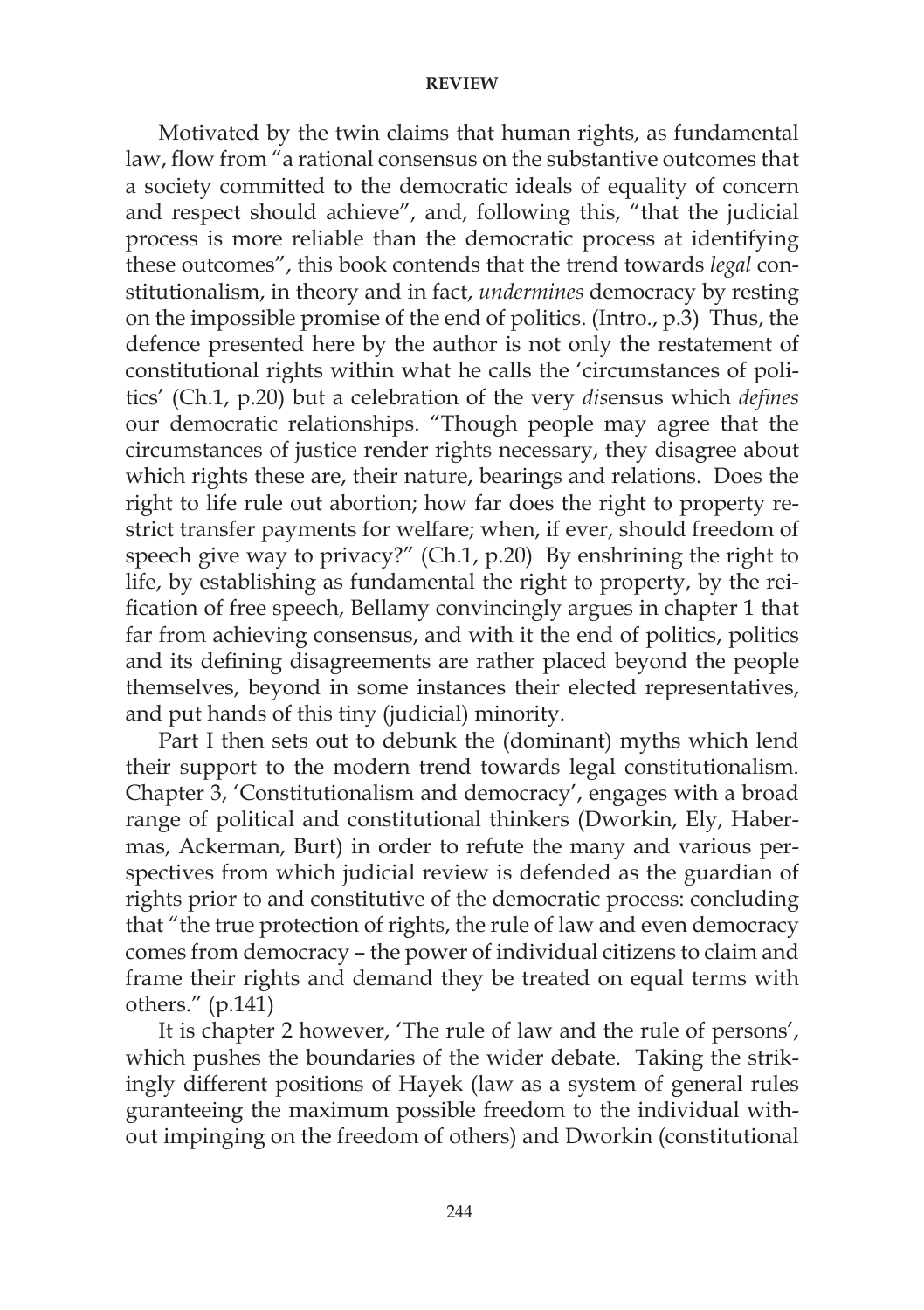rights as law's underpinning principles, to be applied by judges in 'hard cases') Professor Bellamy demonstrates that each fails to shake off the self-constructed "bogey figure" of the Hobbesian sovereign. "By inviting judges to offer a view of 'good' law rather than law *per se*, Dworkin turns judges from third party arbiters into participants in many of the disagreements that it is politcs' rather than the law's role to resolve…Far from promoting fidelity to law, the very ambition of Dworkin's approach risks undermining it by making law appear to be little more than the contentious opinion of a particular person." (p.79) Hayek's conception of the rule of law based upon clear and general rules too fails to meet what the author calls "the Hobbes challenge". (p.55) "Once we admit that there can be occasions when a rule like 'nobody can drive faster than thirty miles per hour in a built up area' might admit of exceptions – as when an ambulance, or possibly a private car, is rushing an emergency patient to hospital, then it becomes hard not to assess the rule in the light of its justification. If that occurs, the rule loses its rule-like character and becomes a piece of advice or a weighty consideration that has to be judged in terms of its relevance for the individuals in the case at hand and the likely effect of making a precedent of the exception or given reading of the rule." (p.71) Thus, the radicalism of Bellamy's argument lies not in empirical innovation, or in strikingly original thought, but rather in adding to the debate the theoretical groundwork by which political constitutionalists can coherently challenge the core claims made by their legalist counterparts. This, in and of itself, is a significant advance; one drawn on explicitly republican terms.

If the spirit of part 1 can best be captured with that old adage, 'the best form of defence is attack', then in part II of the book, when Bellamy turns his attention to constitutional prescription, we can perhaps reverse the position, and summarise that 'the best form of attack is defence', for what Bellamy presents is not a radical reconstruction of democracy, far less a call to arms for the revolutionary republic, but the rather more subtle defence of "the democratic arrangements [already] found in the world's established working democracies", albeit in need of "improvement". (conclusion, p.260) It is then precisely the 'improvement' of those arrangements which Bellamy seeks to draw from republicanism and it's fundamental principle, nondomination. "Non-domination," he says, "not only provides republicanism's basic case for establishing a system of self-rule, but also dictates how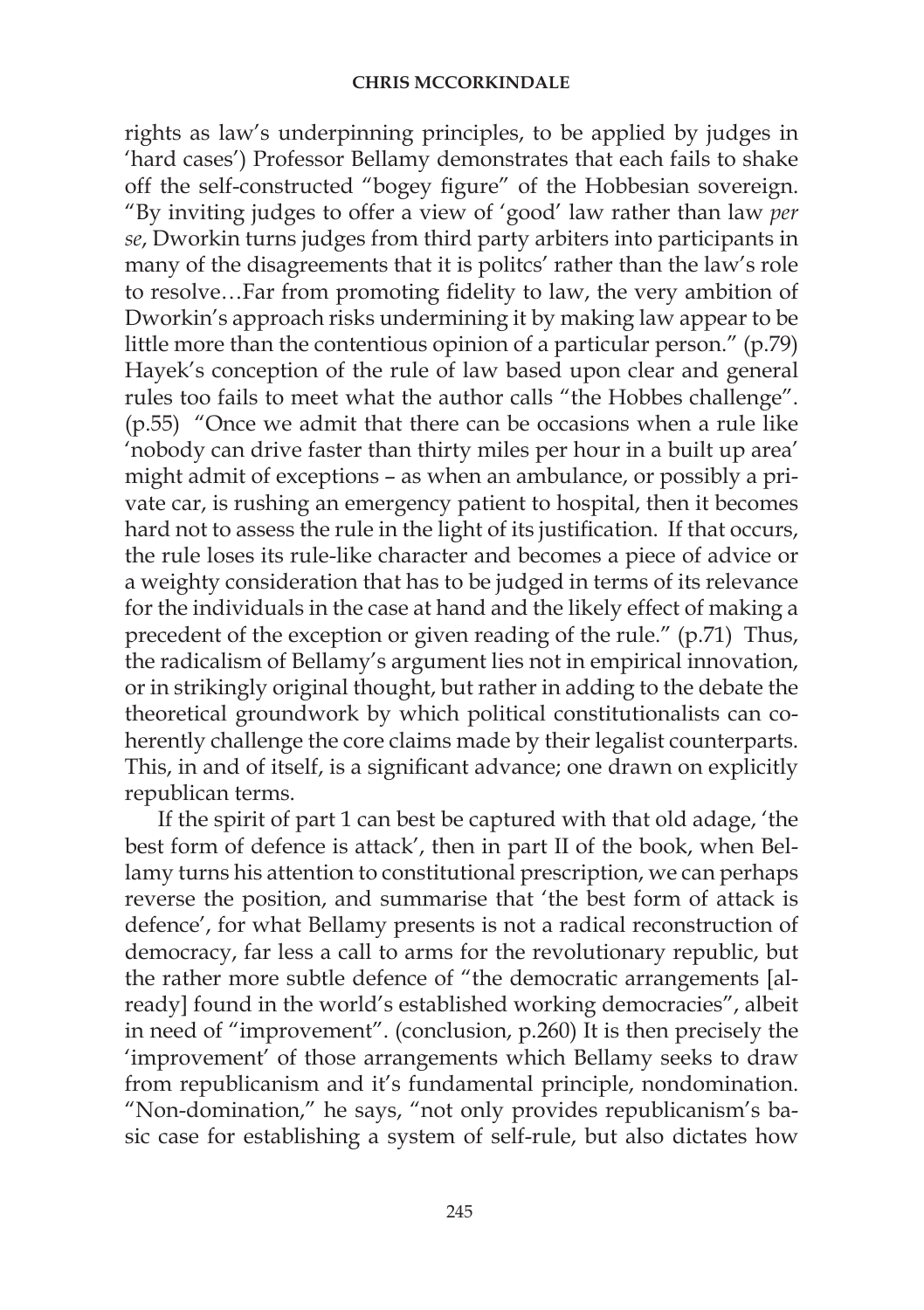this system should operate and be organised." (ch.5, p.176) Thus in chapter 5 'The forms of constitutionalism', Bellamy offers two 'qualities' which republicans demand from the political process: the classic principle *audi alterem partem* (the duty to 'hear the other side'); and the balance of power.

For Bellamy, a republican account of *audi alterem partem* is one which rejects all substantive notions of the principle. "The principal rationale for a genuinely public form of reasoning – that is, one involving the public in such a way that 'all sides are heard' – stems from [the circumstances] of political disagreement." (ch.5, p.178) In established, working democracies, Bellamy identifies equal votes and, from those votes, majority rule as the best way to ensure the 'input' of public reasoning to the constitutional process. "Giving each and every citizen one (and only one) vote in a general election offers a rough and ready and easy to verify form of ensuring all citizens' views carry the same weight in collective decision-making" (ch.6, p.222) Such formal equality (one citizen, one vote) may be a prerequisite of equal voting, it is, however, in itself insufficient. Practices such as gerrymandering, or restrictive polling times/locations, can be used to turn formal equality into practical inequality. (ch.6, p.224) For Bellamy even the protection of these seemingly procedural requirements ought not to be placed in the hands of the judiciary. Relying heavily on the empirical work of Tushnet and Dahl, Bellamy suggests that "[c]ampaigns by disenfranchised and disadvantaged groups to acquire the vote and render its employment more effective have been far more effective in extending and reforming democracy than judicial action." (ch.6, p.225)

If not judicial overview, then for Bellamy the "crucial mechanism" for ensuring nondomination and *audi alterem partem* is the balance of power. (ch.6, p.230) The analysis begins (and rightly so) with the claim that the balance of power should not, as so often is the case, be thought of as a synonym of that most reified of constitutional principles: the separation of powers. Whilst both identify a common enemy, arbitrary rule, the republican balance of power is more demanding still. "[W]hile republicans acknowledge that constraining the power of any single actor plays a part in avoiding 'arbitrary rule', they also stress the positive role of dividing power in ensuring decision makers 'hear the other side' – most particularly of their principals, the citizens." (ch.5, pp.195-196) Drawing from Polybius (as well as Aristotle and Machiavelli) the republican theory that power should be divided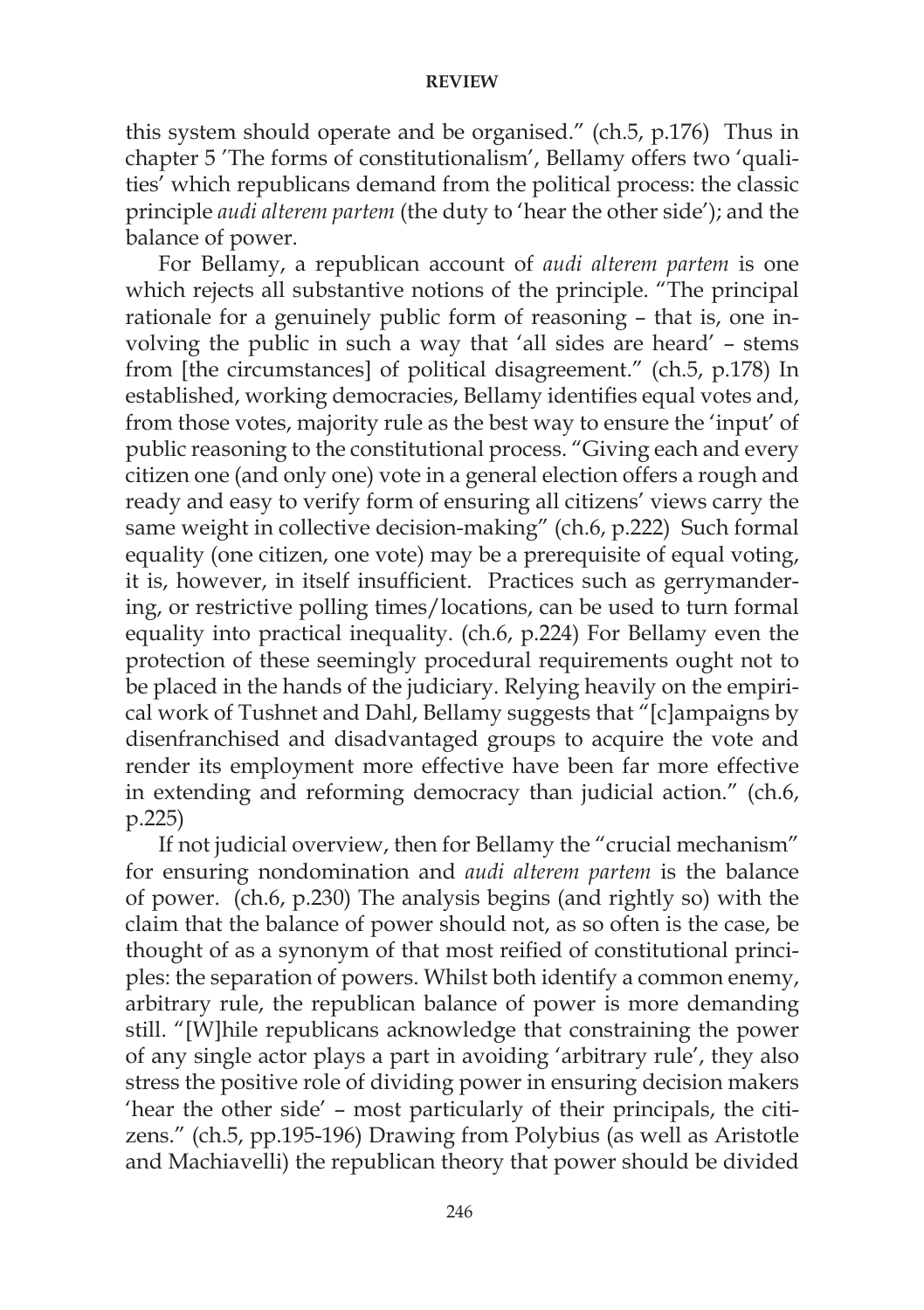not functionally between the branches executive, legislative and judicial, but rather as a horizontal division amongst rival and competing powers (the social classes represented in monarchy, aristocracy an democracy) (ch.5, pp.196-197) Bellmay finds the complexity of modern power divided and balanced amongst political parties who compete both for the support of the electorate, and with that support, for the right to form the executive power of the state. "An appropriate, public reason inducing, balance of power," he says, "is achieved through parties competing across certain pivotal ideological cleavages that capture the main political divisions within contemporary societies." (ch.6, .233) By asking voters to refract their particular interests through the lens of the party, Bellamy suggests as its consequence, the formation of "a comprehensive set of policies for the people as a whole" (ch.6, p.232) – citizens forced to 'hear' and adjust to the competing claims of other citizens, government; government obliged to 'hear' and adjust to the will of the electorate.

There is no doubt that *Political Constitutionalism* is primarily a defensive piece, which is stronger in its attack on legal constitutionalism than it is in constitutional prescription. As Bellamy says in his conclusion "[s]aying precisely *how* to [reinvigorate the democratic constitution] lies outside this book". (p.263, my emphasis added) Nevertheless, in an age oft characterised by a cynicism of politics and a turn away from 'the political', Bellamy's celebration of politics and its constitutional potential is both a refreshing and important response to the liberal mainstream. That said, when Professor Bellamy turns his attention to democracy, that which is being defended, it seems that the case made is, at different stages, both *over* and under determined. So Professor Bellamy over plays the democratic hand when he says, citing leading Supreme Court decisions *Roe v Wade* and *Brown v Board of Education*, that progressive judicial activism broadly reflected already existing democratic shifts; (ch.1, p.41) that "[r]eal change only comes with legislation, and judicial review may hinder as much as it promotes that process." (ch.,1, p.44) There is no doubt that legislation is a real force for constitutional change (the creation of the Scottish Parliament, for example by the Scotland Act 1998) as well as for more subtle societal changes (attitudes to wearing seatbelts in cars, or smoking in public places as the result of prohibitive legislation are but two welcome examples). Yet, it is also true that the judicial review of executive power is capable of both leading the legislature where, exposed to the pressures of public opinion, it may fear to tread, and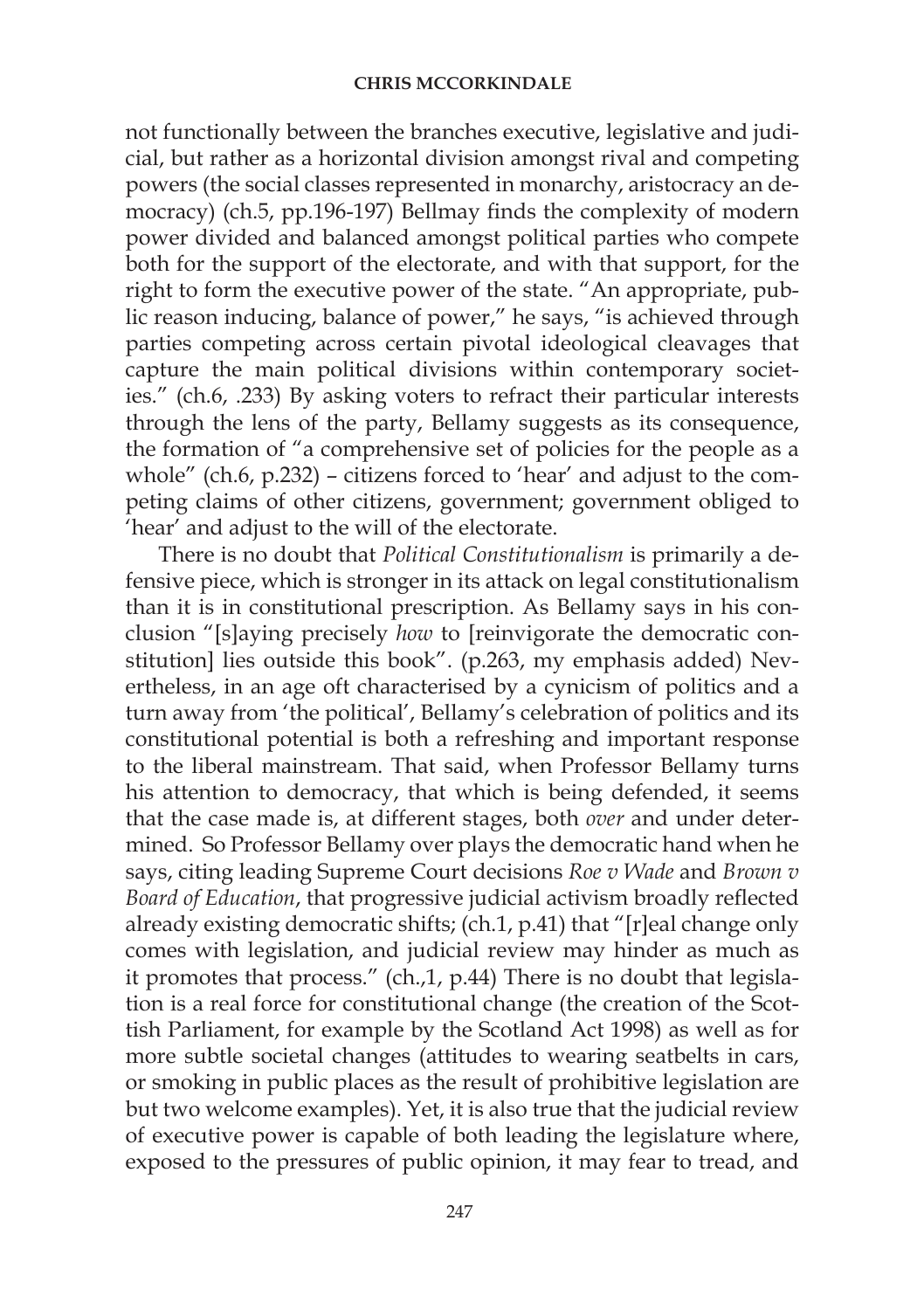of protecting the rights of individual citizens where the whims of the *demos* are only marginally engaged. Thus, no such prior democratic movement preceded the development by the courts of rules of natural justice in 19<sup>th</sup> century England, which protected individual citizens (*Cooper v Wandsworth Board of Works*<sup>4</sup> and *Dimes v Grand Junction*  Canal Proprietors<sup>5</sup> the classic examples) from the arbitrary exercise of executive power; whilst the legislative changes brought about in the sentencing of young offenders convicted of murder in England and Wales, contained in section 60 of the Criminal Justice and Courts Services Act 2000, were no less significant, no less just, for the fact that they came about as a response to judicial review of executive action<sup>6</sup> made *in the face of* overwhelming public pressure.

On the other hand, whilst it is reasonable to argue that in times *ordinary* the political constitution is best channelled through a system of equal votes for all citizens, majority rule, and robust competition amongst political parties, (Ch.6), by denying any conceptual distinction between ordinary/normal politics and extra-ordinary moments of *constitutional* politics, Professor Bellamy seems to *deny* the people themselves any moment of self-rule, bar that one day in every four or five years when they exercise their right to vote. "A people," he said, "continuously reconstitute themselves and democracy through *normal* politics." (Ch.3, p.136, my emphasis) Yet, as Larry Kramer and Andreas Kalyvas, to name but two, have recently shown, in infrequent and extra-ordinary moments, the people themselves are compelled to emerge from the shadows of representation and challenge the exercise of politics in the normal. This was as true in the case of those individual US citizens who 'disobeyed' the orders of the United States military to take up arms in Vietnam, on the basis of the President's *ultra vires* declaration of war, as it was of the one million peaceful protesters who emerged on the streets of London in 2003 when *both* the courts *and* parliament failed to give adequate scrutiny to the British government's case for military intervention in Iraq. Whilst acknowledging that the *institutionalisation* of such extra-ordinary moments of disavowal and challenge present seemingly insurmountable problems of definition and potential misuse, it is, I believe, precisely by re-thinking the *constitutionality* of such moments that we can best meet Professor Bellamy's worthy challenge of reinvigorating the political constitution, give meaning to self-government, and rein in the ever lurking spectre of arbitrary rule.